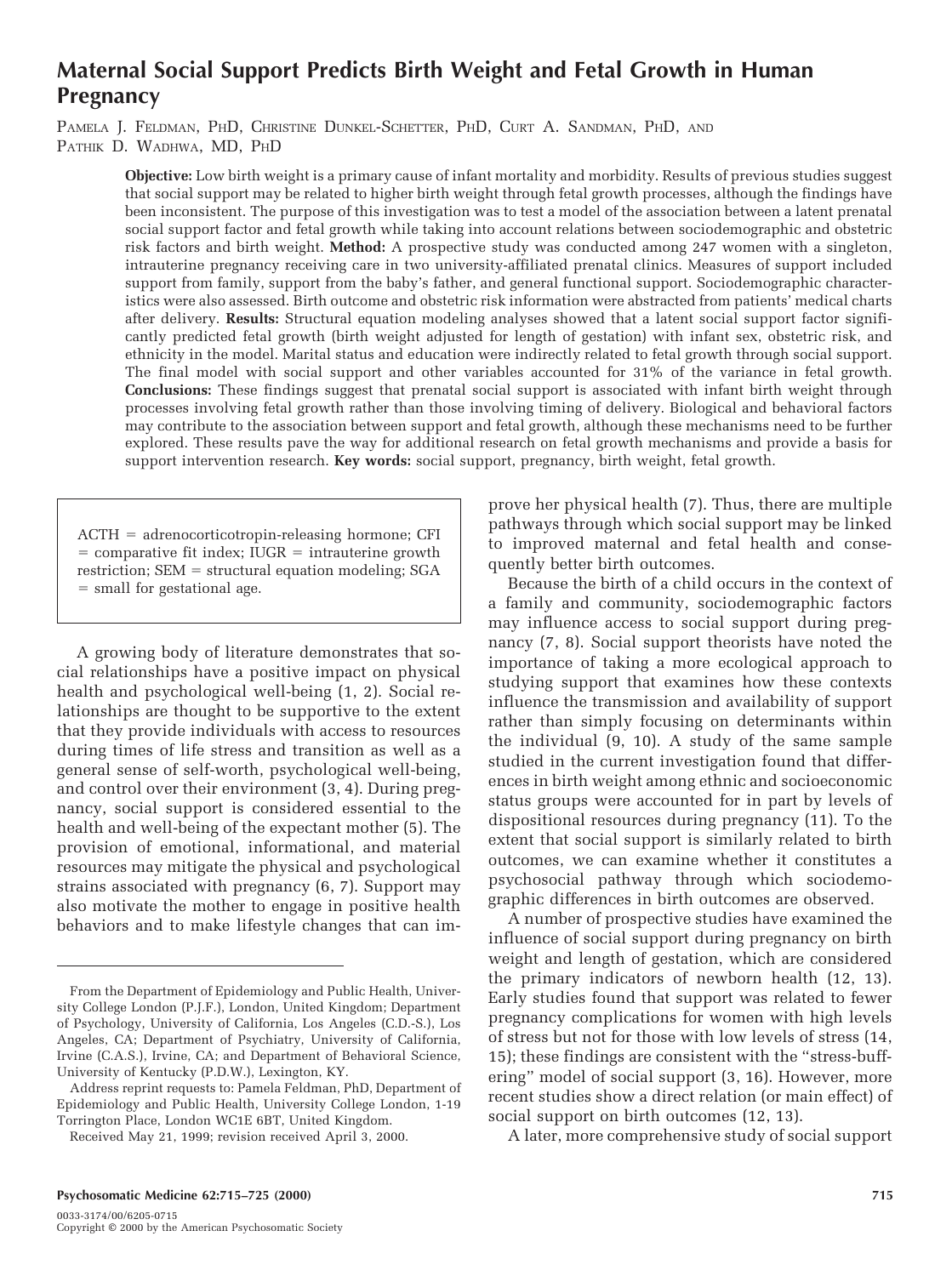and maternal and infant outcomes found that different dimensions of support were related to different outcomes (17). The amount and quality of prenatal support received were associated with 5-minute Apgar scores (an indicator of newborn status), with a greater amount and higher quality of support being associated with better scores. A greater amount of support was also associated with fewer problems during labor. Furthermore, having more network resources predicted higher birth weight adjusted for length of gestation. Although most of the results suggest a direct relation between support and birth outcomes, there was also a stress-buffering effect for women with more life events during pregnancy; in these women higher quality of support was associated with greater birth weight (adjusted for length of gestation). This study provided evidence that different dimensions of support were associated with Apgar scores, labor progress, and birth weight through fetal growth processes but not with length of gestation or preterm delivery. Although the focus of the previous study (17) was on support received (ie, enacted support) during pregnancy, a few other studies suggest that the perception that support would be available if needed (ie, perceived support) is also related to better birth outcomes. For example, perceived support during the eighth month of pregnancy was associated with higher birth weight in a sample of primarily European American women but was not related to length of gestation or Apgar scores (18). Thus, these results from a study using a slightly different social support concept are consistent with those of earlier studies (17) that showed an effect of social support on birth weight but not length of gestation.

Results from several studies suggest that particular members of a woman's social network may be important in providing social support during pregnancy. For example, support from husbands or partners benefits expectant mothers in terms of better psychological and physical well-being and is related to improved infant birth outcomes (12). A British case-control study using a detailed interview to assess social support found that the lack of a close, confiding relationship with a husband or partner was related to greater risk of having a  $SGA<sup>1</sup>$  infant (19). Similarly, a study conducted in the United States found that being married and cohabiting with a partner (vs. an extended family) were both associated with higher infant birth weight (20). In another study that focused on low-income women in the United States, support from partners also predicted greater gestational age and fewer gestational complications among African American women but was not related to birth outcomes among European American or Latina women (21). It is important to note that in studies of pregnant teenagers, support from partners has not been similarly related to birth outcomes (22, 23).

Family support does not seem to be as beneficial to the health and psychological well-being of pregnant women as is support from husbands or partners (12), although some positive findings have been observed (21, 23, 24). For example, in a study of Canadian teenagers (23), perceived family support predicted greater fetal growth (cf, Ref. 22). There is also some evidence from pregnant adult African American women that social support from their mothers is important in terms of greater gestational age at delivery; having fewer gestational, labor, and delivery complications; and having a shorter labor (21). Nonetheless, evidence across studies suggests that the impact of family support on birth outcomes is in general weaker and less consistent than the impact of support from husbands or partners (7, 12).

In summary, the findings from existing research on social support in pregnancy suggest generally positive effects of support on the primary indicators of newborn health, infant birth weight, and gestational age, with greater evidence provided for the relation between social support and birth weight. Of the eight studies that measured these outcomes, five showed an association between social support and birth weight (or the categorical outcome of having a SGA infant) (17–20, 23). The studies that controlled for length of gestation or used SGA as an outcome suggest that support is more strongly related to birth weight through fetal growth processes than prematurity (17, 19, 23). Only one study showed an association between social support and length of gestation (21), and two showed no association of support with either outcome (22, 24). Differences in findings may be attributable to the ways in which studies measured support. Studies also varied in whether they controlled for obstetric, demographic, and behavioral variables that may provide alternative explanations for the associations found between support and birth outcomes.

Multiple etiologic processes contribute to infant birth weight. For example, low birth weight may result from 1) IUGR (ie, restriction of fetal growth in the uterus), 2) preterm delivery (before 37 weeks of gestation), or 3) a combination of these factors (25). These processes are important to distinguish given that they have different implications for infant morbidity and mortality. Although preterm low birth weight is asso-

<sup>1</sup> Infants are classified as SGA if they are in the lowest 10th percentile of birth weight for gestational age based on standard growth curves.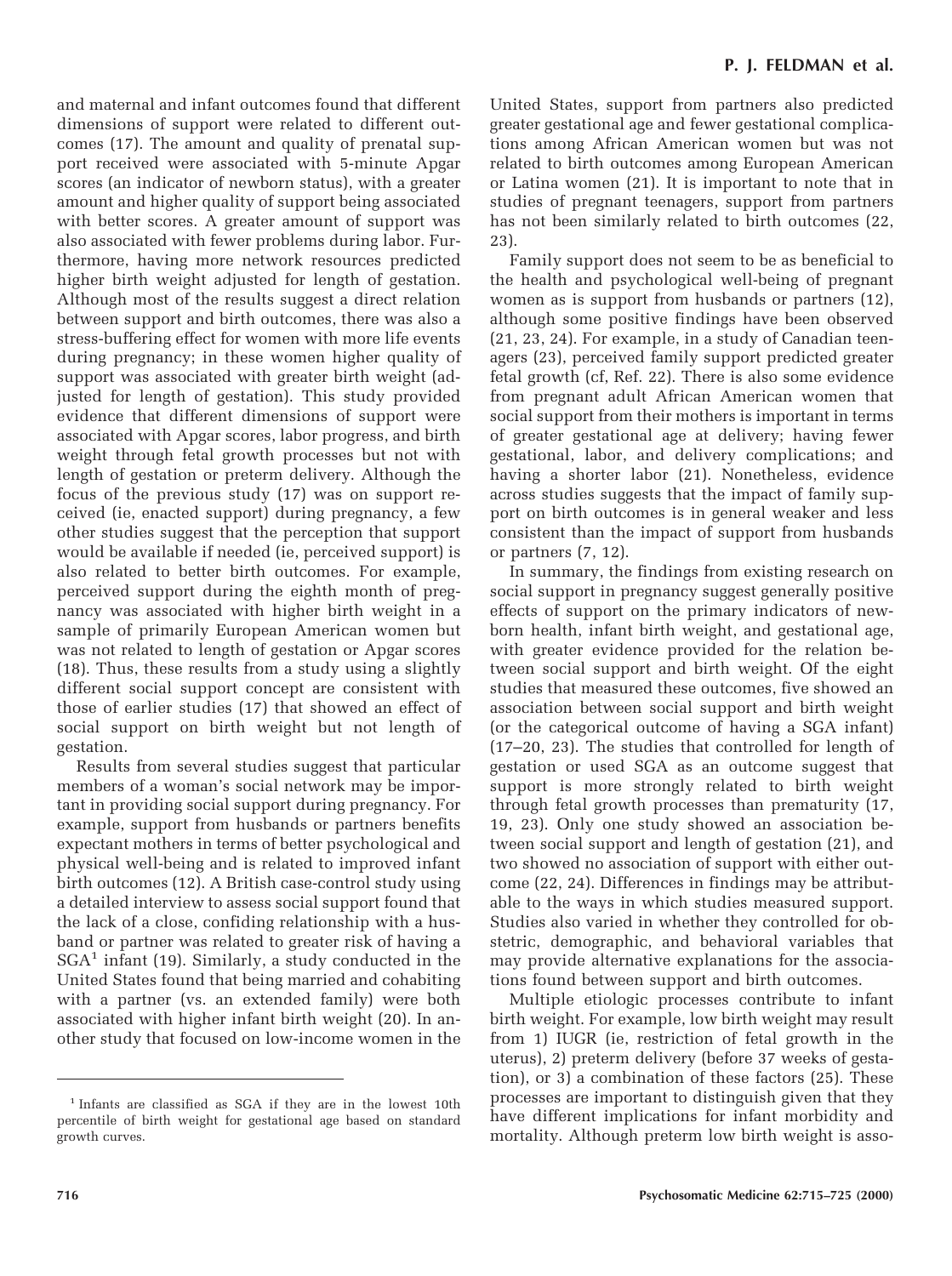## **MATERNAL SOCIAL SUPPORT**

ciated with higher perinatal mortality, the babies who survive tend to catch up to normal-birth weight infants in terms of weight gain and developmental functioning (25). Low-birth weight IUGR infants are at higher risk for morbidity and rehospitalization during the first year of life (25). In addition, recent epidemiological studies have shown that reduced fetal growth predicts the development of hypertension, coronary heart disease, and non–insulin-dependent diabetes in adulthood (26–28). Thus, fetal growth restriction and low birth weight may have implications not only for infant morbidity and mortality but also for health outcomes later in life.

The general goal of the present study was to examine the extent to which a latent social support factor predicts higher infant birth weight while accounting for relations between sociodemographic and obstetric variables and birth weight. Unlike earlier studies, we created a latent support factor that captures the multiple forms of support (eg, both tangible and emotional) and providers of support (eg, both the baby's father and family) that women may encounter during pregnancy. In addition, we used SEM (29) to examine the etiologic processes through which support is related to birth weight. It was hypothesized that greater support is associated with higher birth weight through fetal growth processes. First, we tested a model that examines whether social support predicts fetal growth after controlling for the direct effects of sociodemographic and obstetric variables on birth weight. We then examined whether, in addition to these direct paths, there may be indirect effects of the sociodemographic variables on birth weight. Women from certain demographic groups may be more likely to have higher-birth weight infants because they have greater access to social support during pregnancy. To the best of our knowledge, these indirect pathways have not been previously tested.

## **METHODS**

#### Participants

The current study used a subset of data from a 3-year prospective investigation of psychosocial factors in pregnancy conducted in the prenatal clinic of a university-affiliated hospital and a universityaffiliated low-risk birth center. The sample included 247 adult women in the early third trimester of pregnancy (28 to 30 weeks of gestation) with singleton intrauterine pregnancies.

The majority of women in the sample were married (67%). Participants were between 18 and 40 years of age (mean  $= 26$  years, SD 5 5.62 years). Fifty-two percent of the sample was multiparous or had previously given birth  $(N = 129)$ , and 48% was nulliparous (*N*  $=$  118). The ethnic composition of the sample was primarily Latina and European American. The sample was  $47\%$  Latina ( $N = 115$ ), 43% European American ( $N = 106$ ), 1% African American ( $N = 4$ ), 3% Asian or Pacific Islander ( $N = 8$ ), 2% Native American ( $N = 4$ ), and 4% multiracial ethnicity  $(N = 10)$ . The sample completed an average of 12.3 years of education (SD =  $3.57$ ). Median household income was \$30,000 to \$40,000 annually  $(SD = 2.97)$  with a range from less than \$10,000 to more than \$90,000 annually. The major ethnic groups included in this sample differed in sociodemographic characteristics: Latina women were significantly younger, less likely to be married, had completed fewer years of school, and had lower annual household incomes than European American women (11).

#### Measures

Each participant completed interview and questionnaire measures as part of larger protocols. Interview and questionnaire instruments were designed with consideration of the cultural and linguistic diversity of the population being studied as well as the mixed educational level of the sample. Measures were translated into Spanish. Sixty-eight percent of the sample was interviewed in English (*N*  $=$  169), and 32% was interviewed in Spanish ( $N = 78$ ). Validation procedures involved extensive pretesting, back translation, and examination of psychometric criteria in each language in data analyses. The reliability of measures in both languages is reported.

#### Sociodemographic Questions

Demographic questions included the racial or ethnic group with which participants identified, age, years of education completed, income, and marital status. For annual household income, participants were asked to indicate whether their household income fell within one of 10 categories ranging from less than \$10,000 to more than \$90,000 per year with each category in between representing a range of \$10,000 (eg, between \$20,000 and \$30,000).

#### Substance Use Measures

Health behavior measures were adapted from the California Human Population Laboratory survey (30). Participants were asked about their current smoking status and were coded as either current smokers or nonsmokers. The frequency and amount of alcohol and illegal drug use (marijuana, cocaine, heroin, phencyclidine, and other recreational drugs) since participants became pregnant were assessed. Participants rated their amount of alcohol use on a fivepoint scale ranging from 1 (none) to 5 (four or more drinks in one sitting). Frequency of alcohol and illegal drug use were rated on a six-point scale ranging from 1 (never) to 6 (daily). Because of the low frequency of reported illegal drug use in the sample, a dichotomous variable that indicated whether participants ever used drugs during pregnancy was used in the analyses.

#### Social Support Measures

*Family support scale.* A seven-item scale was taken from a study of pregnant teenagers (23) to measure family support. Participants were asked to indicate their agreement with statements that they could, for example, rely on their family for financial assistance if they needed it and that their family would always be there when they needed them. Responses were provided on a four-point scale ranging from 1 (strongly disagree) to 4 (strongly agree). Responses were averaged across items, and means on the scale ranged from 1 to 4, with a sample mean of  $3.33$  (SD = 0.53). This scale is reliable both in English (Cronbach's  $\alpha = 0.85$ ) and Spanish (Cronbach's  $\alpha = 0.79$ ).

*Baby's father support scale.* An eight-item scale of support from the baby's father was adapted from a measure used in a study of pregnant teenagers (23). Items assessed the extent to which partici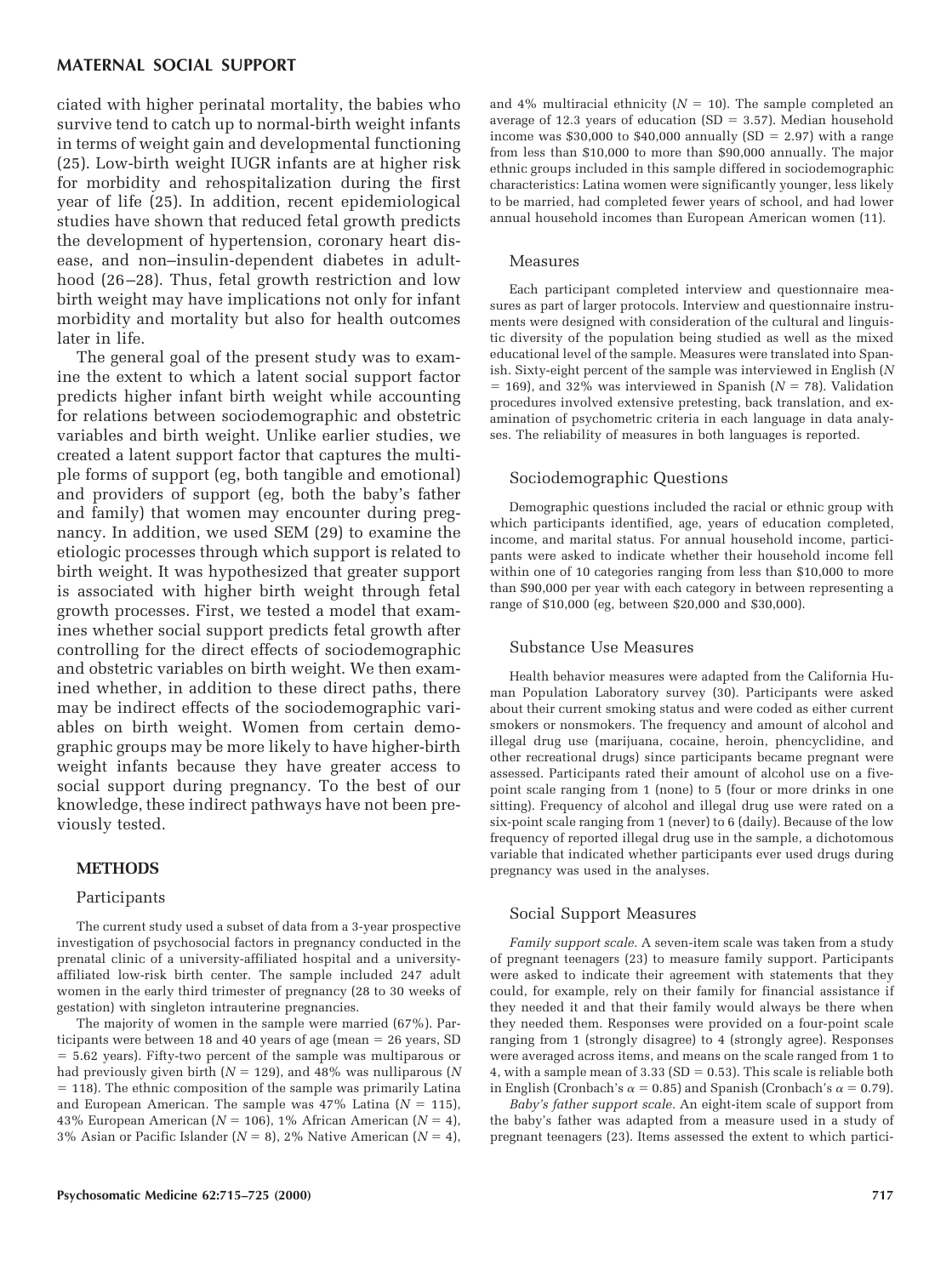pants perceived that the baby's father would provide financial assistance if it was needed, would be there if they needed him, and would provide help when the baby comes. Answers were given on a four-point scale ranging from 1 (strongly disagree) to 4 (strongly agree). Responses were averaged across items, and means on the scale ranged from 1.7 to 4.0, with a sample mean of  $3.45$  (SD = 0.47). This scale has high reliability in both English (Cronbach's  $\alpha = 0.89$ ) and Spanish (Cronbach's  $\alpha = 0.94$ ).

*Interpersonal Support Evaluation List.* The Interpersonal Support Evaluation List is a standard measure of social support (31) that has been used in pregnancy research (32). This 40-item scale measures four categories of support functions, including tangible support, appraisal support, self-esteem support, and belonging support. Participants are asked the extent to which they agree with statements such as "When I need suggestions for how to deal with a personal problem, I know someone I can turn to," and "I am closer to my friends than most people are to theirs." Responses are provided on a four-point scale ranging from 1 (strongly disagree) to 4 (strongly agree). Responses were averaged across items, and means on the scale ranged from 1 to 4 with a sample mean of  $3.22$  (SD = 0.53). This scale has high reliability in both English (Cronbach's  $\alpha = 0.95$ ) and Spanish (Cronbach's  $\alpha = 0.93$ ).

# Obstetric Variables

*Parity and fetal sex.* Nulliparity, or giving birth for the first time, and fetal sex were used as dichotomous variables in these analyses because firstborn and female infants, on average, weigh less than subsequent births and male infants (33). Forty-seven percent  $(N =$ 116) of the sample had male infants, and 53% had female infants (*N*  $= 131$ 

*Obstetric risk index.* Obstetric risk for prematurity was determined by the presence of risk factors using a scale derived from the original work of Papiernik (34), validated by Creasy et al. (35) and Ross et al. (36). Obstetric risk information was abstracted from medical charts and used to calculate an obstetric risk score for each participant. Twenty-eight conditions were scored as present (1) or absent (0), including conditions related to each participants' pregnancy history (eg, history of stillbirth or spontaneous abortion), medical conditions in her history or current pregnancy (eg, history of epilepsy or hypertension), and obstetric complications in her current pregnancy (eg, urinary tract infection or placenta previa). An obstetric risk index for each participant was formed by summing across all 28 variables, resulting in an average obstetric risk score of 1.02 (SD = 1.10) with a range of 0 to 6 obstetric risk conditions.

*Birth outcomes.* Infant birth weight in grams was examined as a continuous variable. The standard cutoff for low-birth weight infants is 2500 g or less (37). In this sample, birth weight ranged from 1840 to 5219 g with a mean of 3374 g (SD = 551.9 g). Six percent of the sample  $(N = 14)$  had low-birth weight infants. Length of gestation at delivery was also treated as a continuous variable, measured as the number of weeks of gestation at delivery. Each pregnancy was dated on the basis of the last menstrual period, physical examination, and ultrasonographic biometry. The ultrasound measure took precedence if these measures did not agree in terms of dating gestational age at birth. Infants delivered before 37 weeks of gestation are generally considered premature. The mean length of gestation in this sample was 39.3 weeks (SD =  $1.55$ ) with a range of 33.7 to 43.1 weeks. Of the 14 low-birth weight infants, 9 were born prematurely and 5 were born at term. Of the remaining 233 normal-birth weight infants, 8 were born prematurely and 225 were born at term.

#### Procedure

Participants were interviewed during two closely spaced prenatal visits early in the third trimester of pregnancy (28–30 weeks) by trained bilingual graduate and undergraduate interviewers. At each visit, participants were taken to a private room to be interviewed and to complete a questionnaire. After the interviews, participants underwent fetal evaluations, including ultrasound tests, at the Fetal Diagnostic Center of the hospital in the course of a routine prenatal visit. Information on birth outcomes was abstracted from patients' medical charts by trained research assistants after delivery.

#### **RESULTS**

#### Analysis Plan

First, correlational analyses were conducted to examine whether the sociodemographic, social support, and obstetric variables were associated with birth weight. These analyses indicate potential pathways to include in the multivariate models of birth weight. Second, a confirmatory factor analysis was conducted to examine whether the support variables formed a single factor. Third, multivariate analyses were conducted using SEM techniques (29). SEM is considered a powerful technique for analyzing hypothesized relations among measured variables and latent variables or variables that are composed of several correlated predictors and represent complex constructs (eg, social support) (38). SEM was used to assess whether a latent factor representing social support predicts birth weight while controlling for relations of the sociodemographic and obstetric risk variables with birth weight. SEM is also appropriate for examining the effect of social support on birth weight through fetal growth because length of gestation can be included as a separate variable in the model. An advantage of SEM over multiple regression is the ability to test indirect or mediational pathways between constructs and measured variables. We used SEM to test indirect pathways between sociodemographic variables and birth weight through social support.

Because of the small percentage of women in this sample who reported using any substances during pregnancy, these variables were not examined in the analyses. Only 5% of the sample were current smokers, only 4% reported ever using drugs, and 99% reported never drinking or drinking once a month during pregnancy. Correlations verified that substance use variables were not associated with birth outcomes, presumably because of the low incidence and low frequency of use of any substance.

#### Bivariate Analyses

Correlational analyses were conducted to test the relations between sociodemographic, social support,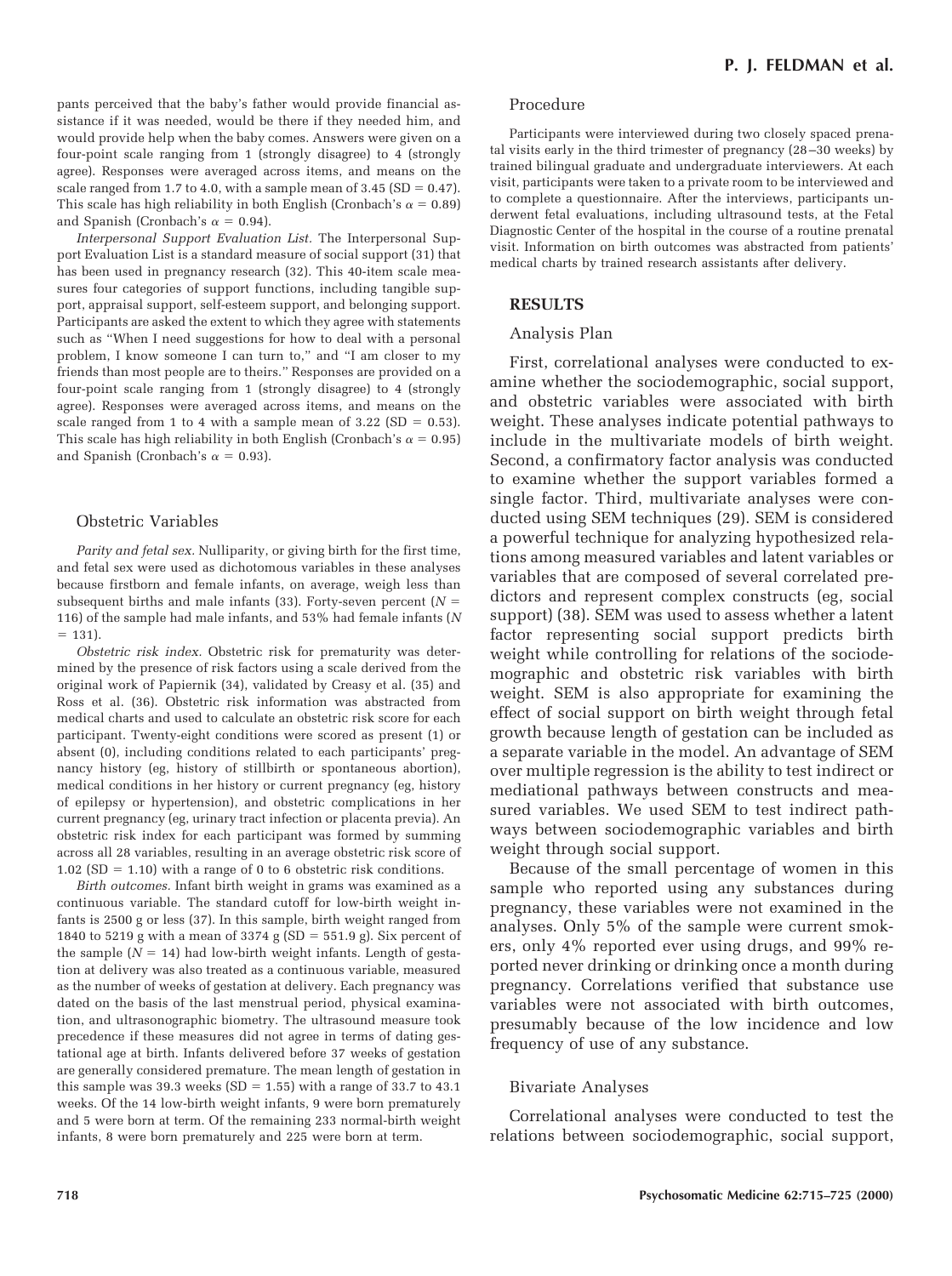## **MATERNAL SOCIAL SUPPORT**

and obstetric variables and birth weight (see Table 1). Married women had higher-birth weight infants than unmarried women. Ethnicity was related to birth weight such that women who were not of Latino origin had significantly higher-birth weight infants than Latina women.<sup>2</sup> Greater education was marginally related to having a higher-birth weight infant. Of the three social support variables, family support and general functional support were significantly related to birth weight. Women with more family support and general functional support had higher-birth weight infants. Of the obstetric variables, longer length of gestation was related to higher birth weight, and greater obstetric risk was associated with lower birth weight. In addition, male infants were higher in birth weight than female infants. Thus, the social support variables were generally associated with birth weight. Because ethnicity, education, marital status, infant sex, and obstetric risk were all associated with birth weight, these analyses suggest that they should be included in the multivariate model.

Correlations between the sociodemographic and social support variables were also examined (see Table 1). Ethnicity was related to all support measures such that women who were not of Latino origin reported more social support than Latina women. Education was similarly related to all support measures such that women with more years of education reported more support than women with fewer years of education. Married women reported significantly greater interpersonal support and support from the baby's father than women who were not married. Thus, these correlations suggest that marital status, education, and ethnicity may be indirectly associated with birth weight through greater social support in a multivariate model.

# Confirmatory Factor Analysis on Social Support Measures

The three support variables were positively intercorrelated (see Table 1). Thus, a confirmatory factor analysis was conducted to assess whether the three support measures would form a latent factor. A principal-components factor analysis confirmed that the family support, baby's father support, and general functional support scales loaded onto one social support factor. The factor loadings were 0.78, 0.70, and 0.83, respectively.

## Hypothesized Model

The hypothesized model of fetal growth included six independent variables: 1) a latent factor composed of the three support variables, 2) marital status, 3) education, 4) ethnicity, 5) infant sex, and 6) obstetric risk (see Fig. 1). The model tests the relations between these variables and the dependent variables (ie, infant

|                         | $\mathbf{1}$ | $\overline{2}$      | 3         | $\overline{4}$ | 5         | 6       | $\overline{7}$ | 8       | 9       | 10       | 11      |
|-------------------------|--------------|---------------------|-----------|----------------|-----------|---------|----------------|---------|---------|----------|---------|
| 1. Family support       |              |                     |           |                |           |         |                |         |         |          |         |
| 2. $BF^a$ support       | $.30**$      |                     |           |                |           |         |                |         |         |          |         |
| 3. ISEL $a$ support     | $.49**$      | $.39**$             |           |                |           |         |                |         |         |          |         |
| 4. Age                  | .07          | $.11^{+}$           | $.23**$   |                |           |         |                |         |         |          |         |
| 5. Years of education   | $.25**$      | $.24**$             | $.42**$   | $.47**$        |           |         |                |         |         |          |         |
| 6. Non-Latino ethnicity | $.19**$      | $.23**$             | $.38**$   | $.43**$        | $.61**$   |         |                |         |         |          |         |
| 7. Married              | $-.01$       | $.27**$             | $.31**$   | $.36***$       | $.27**$   | $.20**$ |                |         |         |          |         |
| 8. Multiparity          | $-.20**$     | $-.11$ <sup>+</sup> | $-.10$    | $.20**$        | $-.10$    | $-.03$  | $.20**$        |         |         |          |         |
| 9. Male infant sex      | $.17***$     | .06                 | $.11^{+}$ | $-.04$         | $.12^{+}$ | $-.02$  | .06            | $-.14*$ |         |          |         |
| 10. Obstetric risk      | $-.05$       | .01                 | $.15*$    | $.25***$       | $.18***$  | $.19**$ | .05            | .09     | .04     |          |         |
| 11. Length of gestation | $-.03$       | .02                 | $-.04$    | $-.15*$        | $-.03$    | $-.02$  | $-.03$         | $-.05$  | .08     | $-.18**$ |         |
| 12. Birth weight        | $.17**$      | .10                 | $.17***$  | .03            | $.12^{+}$ | $.20**$ | $.15*$         | .10     | $.20**$ | $-.15*$  | $.46**$ |

**TABLE 1. Correlational Analyses**

*<sup>a</sup>* BF, baby's father; ISEL, interpersonal support evaluation list.

 $*$  *p* < .05;  $*$  *k p* < .01. <sup>*t*</sup> *p* < .10.

<sup>2</sup> To examine ethnic differences in birth weight, an analysis of variance was run and showed that European American women had higher-birth weight infants than Latina women  $(F(5, 241) = 2.65, p <$ .05). Because we wanted to retain the entire sample for our analyses, we created a dummy variable for ethnicity that coded participants as being of Latino (0) or non-Latino origin (1). This variable was used in the correlational and multivariate analyses.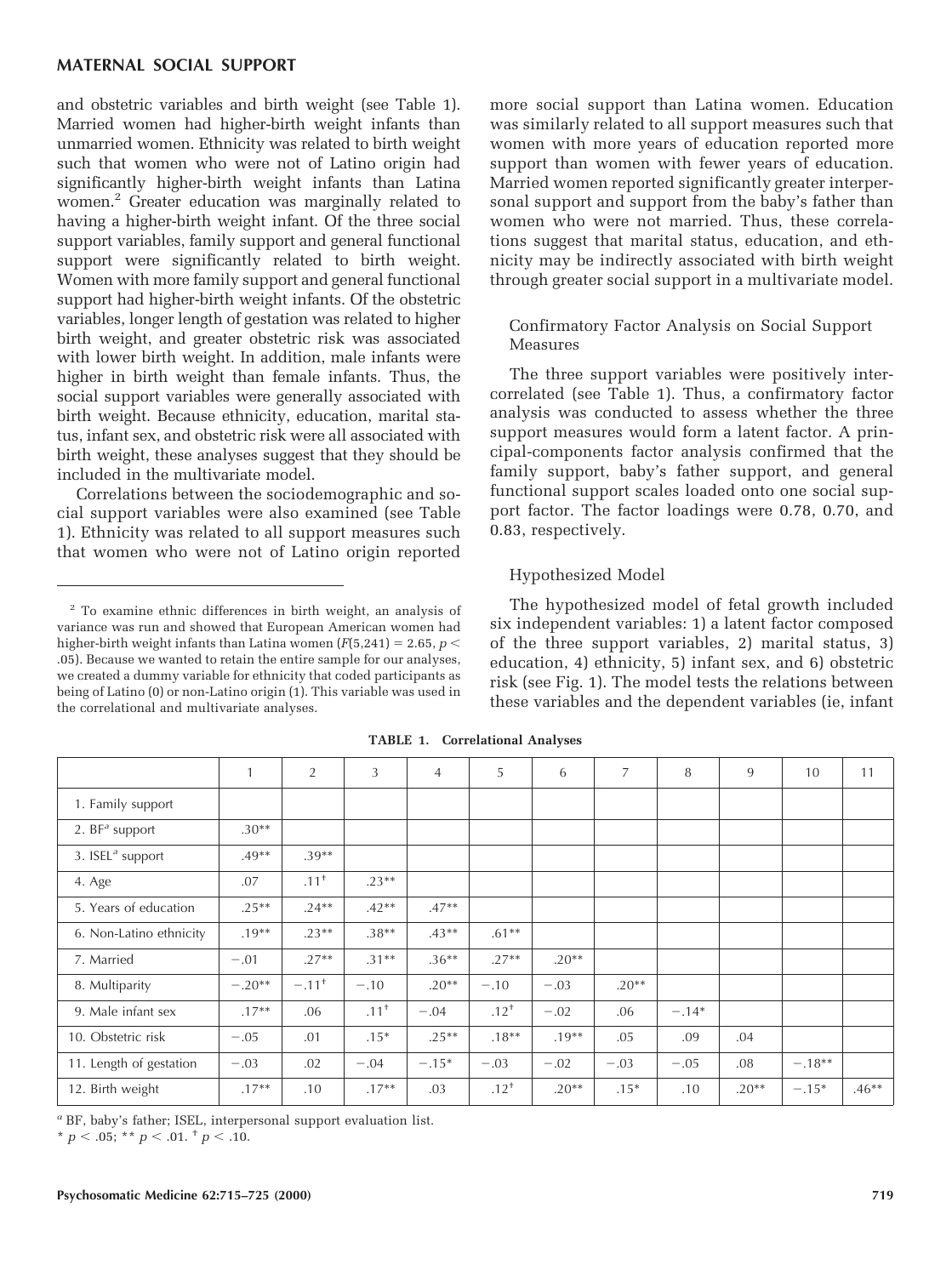

Fig. 1. Hypothesized model.

birth weight and length of gestation). Greater social support, male sex, less obstetric risk, and longer length of gestation were expected to predict higher birth weight in the hypothesized model. Being married, more years of education, and non-Latino ethnic origin were also expected to predict higher birth weight. Less obstetric risk was expected to directly predict longer length of gestation and to indirectly predict higher birth weight through longer length of gestation. Several relationships among the independent variables were also specified in the model based on the bivariate correlations. It was predicted that being married would be associated with more years of education. Non-Latino ethnic origin was expected to be associated with being married and more years of education. Greater years of education and non-Latino ethnic origin were also expected to be associated with greater obstetric risk.

We conducted SEM in several stages. In the first stage of analyses, the model of fetal growth incorporating hypothesized relationships of social support, sociodemographic variables, and obstetric variables to birth weight was tested. Following conventional procedures (29), the parameters in the model were estimated, and the fit of the model was tested. Next, we trimmed the model on the basis of results of post hoc tests, which identify any statistically indicated yet theoretically meaningful changes that would improve the fit of the model. In the second stage of analyses, indirect paths from the sociodemographic variables to birth weight were added to the model, and the same analytic procedures were followed.

Several indexes were used to assess model fit. A nonsignificant  $\chi^2$  value and a CFI greater than 0.90 generally indicate a good-fitting model (39). An additional indicator of model fit is the ratio of the  $\chi^2$  value to its degrees of freedom, with values closer to 1 and less than 3 indicating good fit (40).

# Structural Model

The model of fetal growth was tested and resulted in a  $\chi^2$  value of 119 (*df* = 29,  $\chi^2$  *df* = 4, *p* < .01) and a CFI of  $0.79$  (see Fig.  $2<sup>3</sup>$ ). Because the fit of the model could be improved, the Wald test was used to identify paths that could be dropped from the model (29). Nonsignificant paths from education and marital status to birth weight were dropped, and the model was reestimated. This model resulted in a  $\chi^2$  value of 59.3 ( $df = 18$ ,  $\chi^2 df$  $= 3.3, p < .01$  and a CFI of 0.84. In the model, the paths between infant sex, gestational age, ethnicity, and birth weight were significant  $(p < .01)$  as hypothesized. The model indicates that male sex and longer gestation predict higher birth weight. Women of non-Latino origin had higher-birth weight infants than Latina women. The paths between social support, ob-

<sup>&</sup>lt;sup>3</sup> In SEM, latent factors are typically indicated by ovals and measured variables are denoted by rectangles. Paths with double-headed arrows are interpreted as correlation coefficients, and paths with single-headed arrows are interpreted as standardized regression paths. Paths between latent variables and measured variables represent factor loadings.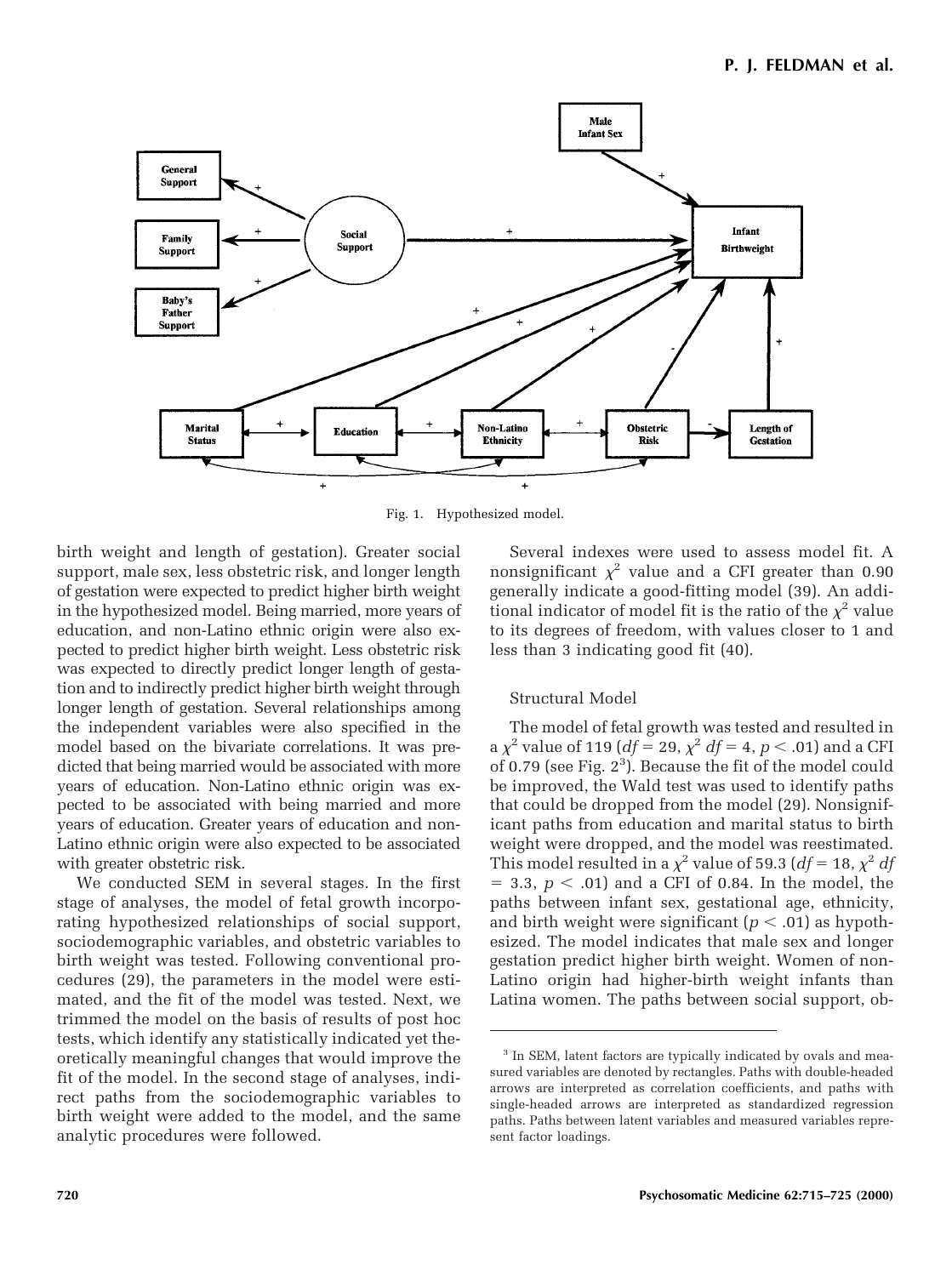

Fig. 2. Structural model of fetal growth. All paths are significant at  $p < .05$  except the paths between marital status and birth weight and between education and birth weight.



Fig. 3. Model with indirect paths. All paths are significant at  $p < .05$ .

stetric risk, and birth weight were also significant ( $p <$ .05). Greater social support and less obstetric risk predict higher birth weight. There was a direct effect of obstetric risk on length of gestation ( $p < .01$ ) and an indirect effect of obstetric risk on birth weight through length of gestation (standardized indirect coefficient  $=$  $-0.08$ ,  $p < .01$ ). Less obstetric risk predicts longer length of gestation and indirectly predicts higher birth weight through longer length of gestation. There were also associations among the sociodemographic and obstetric variables in the model that were consistent with those found in bivariate analyses. For the model,  $R^2 =$ 0.31, indicating that 31% of the variance in birth weight was explained by these variables. Although the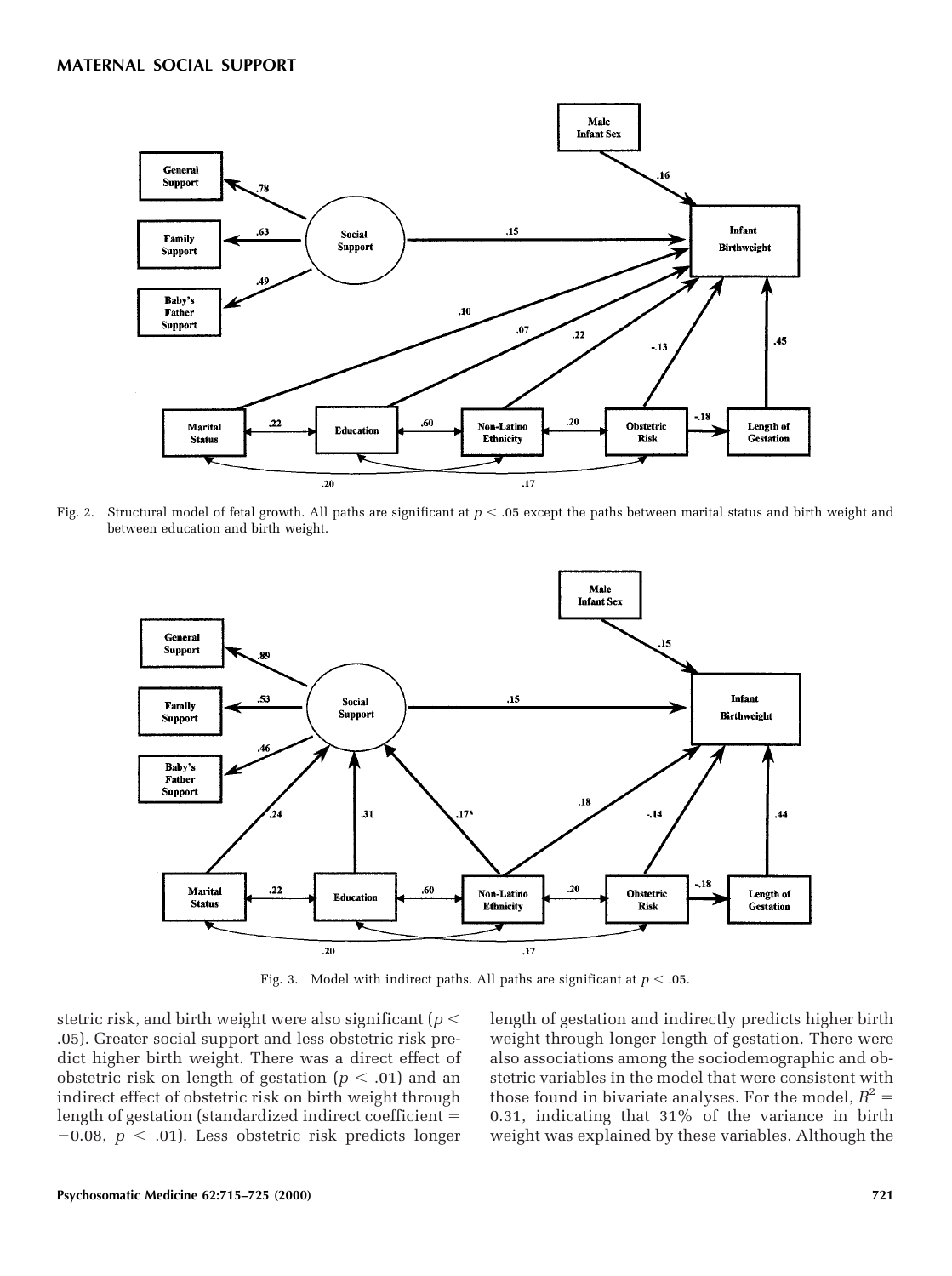model results supported the hypothesis that greater social support predicts better fetal growth after accounting for effects of the obstetric and sociodemographic variables on birth weight, they also suggest that the overall fit of the model could be improved.

To examine whether there were also indirect effects of the sociodemographic variables on birth weight through social support, indirect paths were added to the model, resulting in a  $\chi^2$  value of 56 ( $df = 28$ ,  $\chi^2 df = 2$ , *p*  $<$  .01) with a CFI of 0.94 (see Fig. 3), indicating a good fit between the model and the data. The results generally did not differ from those obtained earlier with the exception of the indirect effect findings. There were indirect effects of marital status on birth weight (standardized indirect coefficient =  $0.04$ ,  $p < .05$ ) and of education on birth weight (standardized indirect coefficient  $= 0.05$ , *p*  $<$  .05) through social support. Women who were married and had more years of education had greater social support, which in turn was associated with having a higher birth weight infant. Findings of post hoc tests did not suggest that removal or addition of any theoretically meaningful pathways would improve the fit of the model. The model accounted for 31% of the variance in birth weight.

# **DISCUSSION**

In this study, several types of social support (ie, family support, baby's father support, and general functional support) together predicted infant birth weight. Women with multiple types of support from different sources during pregnancy had higher-birth weight infants. Moreover, the relation between social support and birth weight held after controlling for length of gestation, suggesting that support is related to low birth weight through fetal growth processes rather than the timing of labor and delivery. The relation between social support and fetal growth held after controlling for obstetric risk factors predictive of birth weight. That social support is an important predictor of birth weight is emphasized by the finding that it predicts birth weight independently but to the same extent as these well-known medical determinants of birth weight (33).

Prenatal obstetric risk assessments predict, at most, one-third to two-thirds of all poor birth outcomes (36, 41, 42). In addition to identifying unknown medical and biological risk factors, attention is being paid to the potential role of psychosocial factors in birth weight and length of gestation (eg, Refs. 43 and 44). Birthweight and gestational length are important to examine separately because they involve different etiologic processes (45) and consequences for the health and development of the infant (46, 47). On the basis of the findings that support is related to birth weight independent of length of gestation, we can explore biological and behavioral mechanisms through which support may be associated with fetal growth processes and consequently higher-birth weight infants.

Fetal growth is primarily determined by the availability of, delivery to, and utilization of nutrients by the fetus (48). However, multiple etiologic processes involving genetic and epigenetic factors, such as maternal nutrition, uteroplacental hemodynamics, endocrine alterations, and placental pathophysiology, may lead to fetal growth disorders (33). Researchers have suggested that responses of the neuroendocrine axis to psychosocial factors during pregnancy may affect one or more of these processes and thereby contribute to fetal growth restriction and low birth weight. For instance, elevated levels of hypothalamic, pituitary, adrenal, and placental stress hormones (eg, corticotropin-releasing hormone and ACTH) have been implicated in low birth weight due to IUGR (49, 50). Similarly, vasoconstriction and hypoxia in response to activation of the sympathetic-adrenal-medullary system decrease uteroplacental perfusion and may thereby contribute to fetal growth restriction and low birth weight (51–53). Maternal plasma levels of the principal pituitary-adrenal stress hormones (ACTH, b-endorphin, and cortisol) measured at the beginning of the third trimester of pregnancy have been correlated with prenatal stress, personality factors, and social support (32). Specifically, higher levels of support were associated with lower plasma levels of ACTH and cortisol. Although there is growing evidence that stress-induced changes in neuroendocrine function help to explain the relation between prenatal stress and preterm birth (54), more research is needed to examine whether the effects of social support on birth weight and fetal growth may be explained by similar processes.

Social support may also influence etiologic processes related to fetal growth by enhancing positive health behavior and promoting healthier lifestyles in pregnant women. Behavioral risk factors linked to IUGR include inadequate nutrition, poor weight gain, smoking, and substance use (45), all of which may be less common in pregnant women with greater support  $(20, 55, 56)$ .<sup>4</sup> Nutritional deficiencies and smoking are the most important pathways to examine given that they are the primary behavioral predictors of IUGR (37, 57). Women who perceive that more support is available during pregnancy may also seek health-related

<sup>4</sup> Alternatively, health behavior may have an effect on social support because poor health behavior may reduce social support.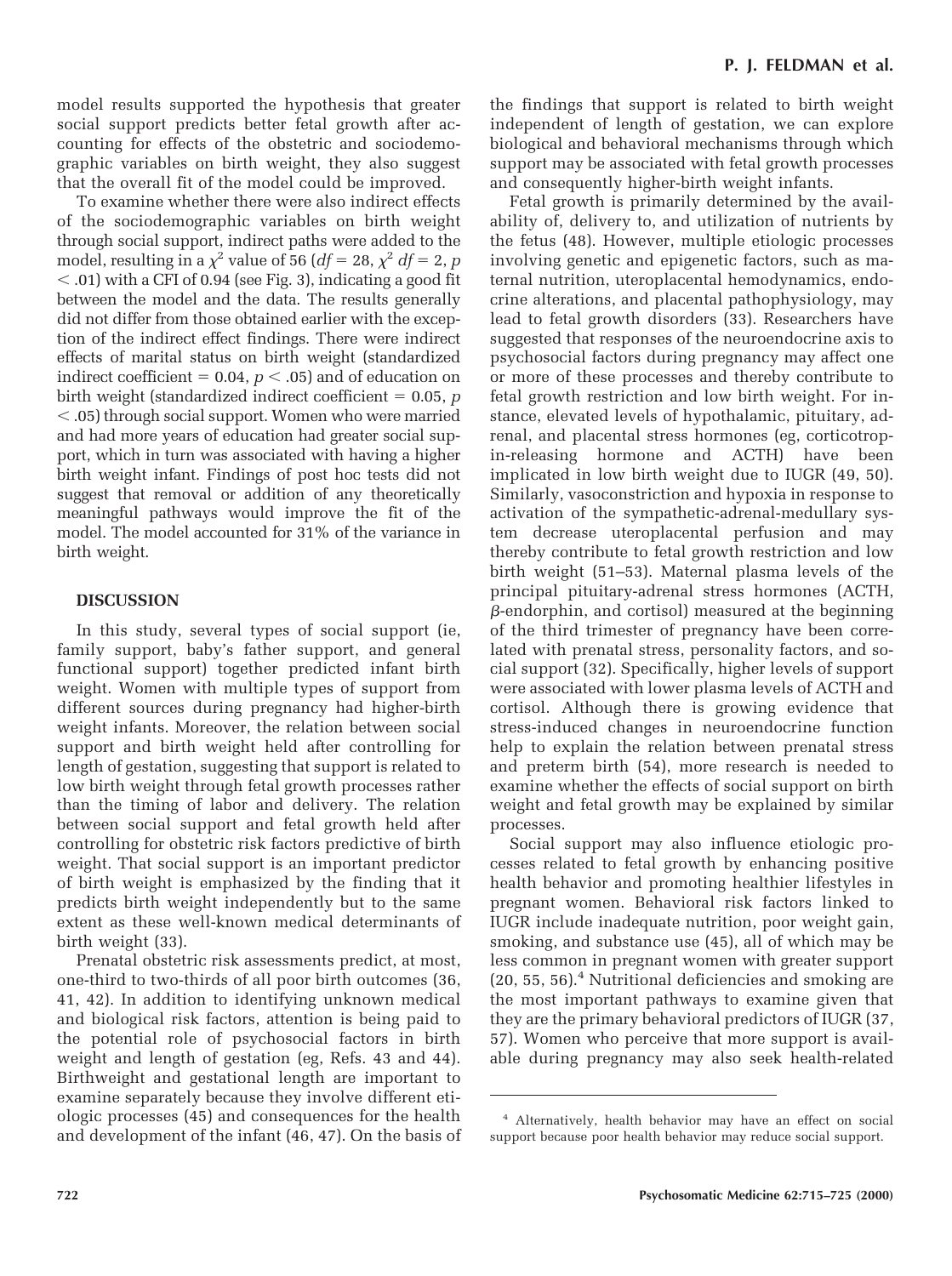information and receive prenatal care earlier in their pregnancy (58, 59) as well as treatment for diseases associated with IUGR, such as hypertension, heart disease, and sickle cell disease (60).

In addition to modeling etiologic processes through which support is linked to birth weight, a unique aspect this study is that we examined several different pathways between sociodemographic variables and birth weight. Together with the results of a study using the same sample as the current study (11), the findings suggest that women with more years of education and married women have greater access to social and dispositional (eg, mastery, optimism, and self-esteem) resources during pregnancy and in turn have better birth outcomes. Although Latina women reported less social support than non-Latina women in this study, ethnic differences in birth weight were not similarly explained by access to social support. In the other study (11), these differences were attributed in part to non-Latina women having more dispositional resources than Latina women. Unlike previous studies, which treated sociodemographic factors as control variables, these studies help to explain why certain subgroups of women are at greater risk of having low-birth weight infants and help to identify potential ways to intervene with these groups to increase birth weight.

The findings from this study have several important implications but are not without limitations. Social support was significantly associated with the continuous measure of birth weight, but post hoc analyses indicated that support was not significantly associated with the categorical variable of low birth weight (infant weight  $\leq$ 2500 g). Because few women had lowbirth weight infants  $(N = 14)$ , insufficient power to detect an effect of support on the dichotomous outcome of whether a baby was of normal or low birth weight is one explanation. Another issue related to the birth outcome measures is that we assessed fetal growth statistically by controlling for the contribution of length of gestation to birth weight. More precise measures of growth, such as repeated ultrasound examinations, can be used in the future and would add to this area of scientific inquiry.

Although the findings from this study suggest that support interventions may be an effective approach to reducing rates of low birth weight, findings from intervention studies have been equivocal (12, 13). Support interventions generally involve the provision of informational and emotional support by a nurse, social worker, or lay educator several times over the course of pregnancy. The findings from our study suggest that multiple forms of support and support from different providers in the social network influence birth weight and fetal growth. Thus, interventions designed to bolster the support that is provided within a woman's existing social network may be more effective than those using only external sources of support. Support interventions may be most effective when they target certain subgroups of women who have less access to social support during pregnancy and are at greater risk of poor birth outcomes.

It is critical that psychosocial risk factors that contribute to low birth weight and fetal growth restriction are identified given the implications of these infant health outcomes for infant morbidity and mortality, healthcare costs, parenting stress, and other family and infant outcomes. The ability of social support to predict birth weight is as strong as that of traditional risk factors such as obstetric risk. Inasmuch as low birth weight may occur as a result of preterm delivery or IUGR, the strength of these findings is in identifying a possible key role of support in the etiology of low birth weight due to fetal growth processes. Future studies may build on these findings by investigating the biological and behavioral pathways that link social support to fetal growth. In addition, attention needs to be given to ways to improve support interventions to increase birth weight.

*This study was funded in part by the US Public Health Service (National Institutes of Health), Grants RO1-HD28413 and P30 HD-282102. Pathik Wadhwa was supported in part by US Public Health Service (National Institutes of Health) Grants R29-HD 33506, RO1-HD28413, and P30 HD-28202. Curt Sandman was supported in part by Grants RO1-HD28413 and P30 HD-28202. Chris Dunkel-Schetter was supported in part by Grant RO1-HD28413. Pamela Feldman was supported by the National Institute of Mental Health, Institutional Training Grant MH15750 at the University of California, Los Angeles, and Training Grant T32 MH19953 at Carnegie Mellon University.*

#### **REFERENCES**

- 1. Sarason BR, Sarason IG, Gurung RAR. Close personal relationships and health outcomes: a key to the role of social support. In: Duck S, editor. Handbook of personal relationships: theory, research and interventions. 2nd ed. Chichester, United Kingdom: John Wiley & Sons; 1997. p. 547–73.
- 2. Wills TA, Filer M. Social networks and social support. In: Baum A, Revenson T, Singer J, editors. Handbook of health psychology. Hillsdale (NJ): Lawrence Erlbaum Associates. In press.
- 3. Cobb S. Social support as a moderator of life stress. Psychosom Med 1976;38:300–14.
- 4. Thoits P. Social support and psychological well-being: theoretical possibilities. In: Sarason IG, Sarason B, editors. Social support: theory, research and applications. Dordrecht, Netherlands: Martinus-Nijhoff; 1985. p. 51–72.
- 5. Oakley A. Is social support good for the health of mothers and babies? J Reprod Infant Psychol 1988;6:3–21.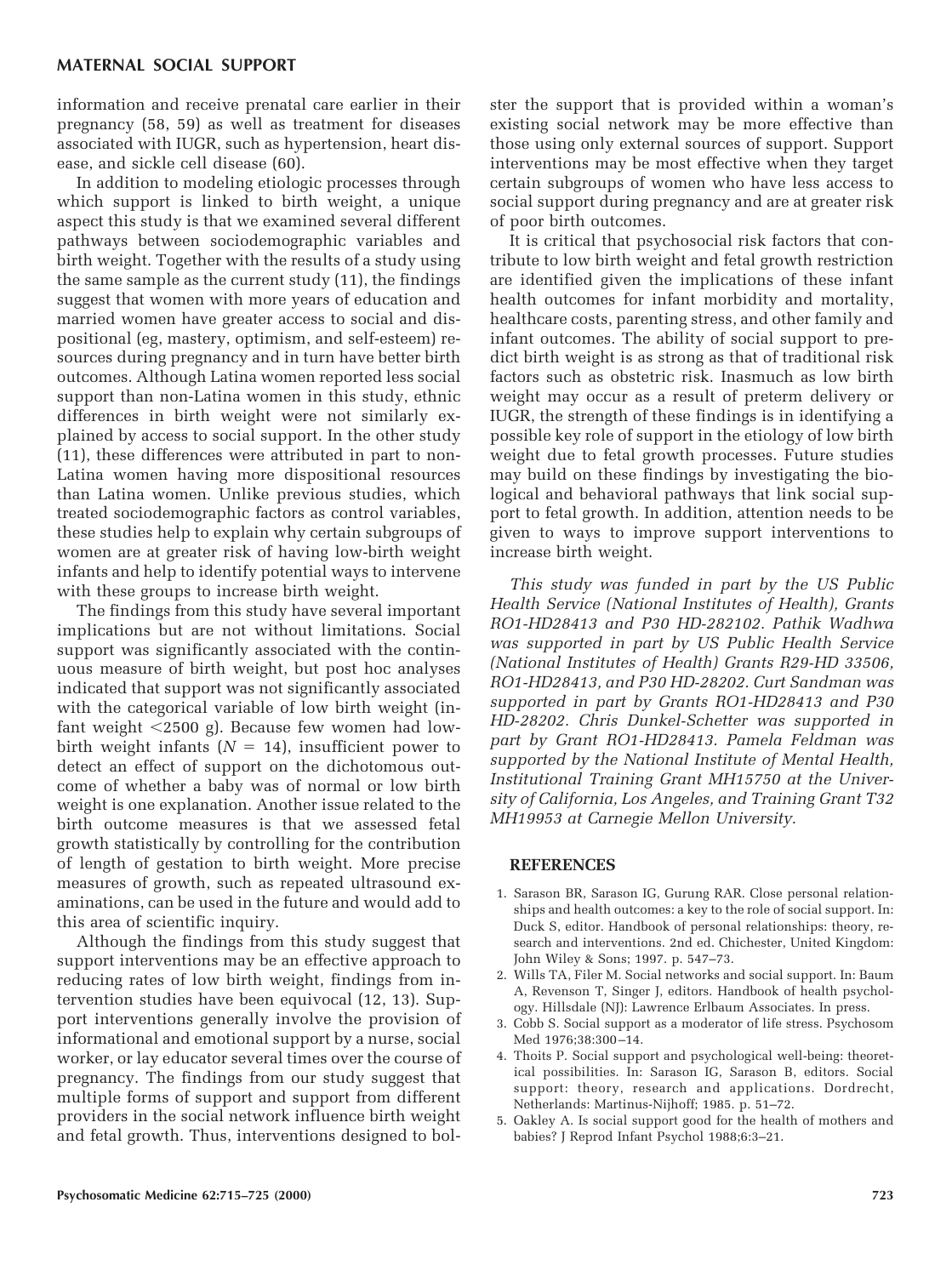- 6. Lederman RP. Psychosocial adaptation in pregnancy. Englewood Cliffs (NJ): Prentice-Hall; 1984.
- 7. Dunkel-Schetter C, Sagrestano L, Feldman P, Killingsworth C. Social support and pregnancy: a comprehensive review focusing on ethnicity and culture. In: Pierce GR, Sarason BR, Sarason IG, editors. The handbook of social support and the family. New York: Plenum; 1996. p. 375–412.
- 8. Sagrestano L, Feldman P, Killingsworth-Rini C, Woo G, Dunkel-Schetter C. Ethnicity and social support during pregnancy. Am J Community Psychol 1999;27:873–902.
- 9. Mitchell RE, Trickett EJ. Social networks as mediators of social support: an analysis of the effects and determinants of social networks [task force report]. Community Ment Health J 1980;16:  $27 - 44.$
- 10. Vaux A. Social support: theory, research, and intervention. New York: Praeger; 1988.
- 11. Rini C, Dunkel-Schetter C, Wadhwa P, Sandman C. Adaptation and birth outcomes: the role of personal resources, prenatal stress, and sociocultural context during pregnancy. Health Psychol 1999;18:333–45.
- 12. Dunkel-Schetter C, Gurung RA, Lobel M, Wadhwa PD. Psychological, biological, and social processes in pregnancy: using a stress framework to study birth outcomes. In: Baum A, Revenson T, Singer T, editors. Handbook of health psychology. Hillsdale (NJ): Lawrence Erlbaum Associates. In press.
- 13. Hoffman S, Hatch MC. Stress, social support and pregnancy outcome: a reassessment based on recent research. Paediatr Perinat Epidemiol 1996;10:380–405.
- 14. Norbeck J, Tilden VP. Life stress, social support, and emotional disequilibrium in complications of pregnancy: a prospective, multivariate study. J Health Soc Behav 1983;24:30–46.
- 15. Nuckolls KB, Cassel J, Kaplan BH. Psychosocial assets, life crises, and the prognosis of pregnancy. Am J Epidemiol 1972;95: 431–41.
- 16. Cassel J. The contribution of the social environment to host resistance. Am J Epidemiol 1976;104:107–24.
- 17. Collins NL, Dunkel-Schetter C, Lobel M, Scrimshaw SCM. Social support in pregnancy: psychosocial correlates of birth outcomes and postpartum depression. J Pers Soc Psychol 1993;65: 1243–58.
- 18. Molfese VJ, Bricker MC, Manion L, Yaple K, Beadnell B. Stress in pregnancy: the influence of psychological and social mediators in perinatal experiences. J Psychosom Obstet Gynaecol 1987;6:33–42.
- 19. Mutale T, Creed F, Maresh M, Hunt L. Life events and low-birth weight analysis by infants preterm and small for gestational age. Br J Obstet Gynaecol 1991;98:166–72.
- 20. Ramsey CN, Abell TD, Baker LC. The relationship between family functioning, life events, family structure, and the outcome of pregnancy. J Fam Pract 1986;22:521–7.
- 21. Norbeck J, Anderson NJ. Psychosocial predictors of pregnancy outcomes in low-income black, Hispanic, and white women. Nurs Res 1989;38:204–9.
- 22. Boyce WT, Schaefer C, Uitti C. Permanence and change: psychosocial factors in the outcome of adolescent pregnancy. Soc Sci Med 1985;21:1279–87.
- 23. Turner RJ, Grindstaff CF, Phillips N. Social support and outcome in teenage pregnancy. J Health Soc Behav 1990;31:43–57.
- 24. Pagel MD, Smilkstein G, Regen H, Montano D. Psychosocial influences on newborn outcomes: a controlled prospective study. Soc Sci Med 1990;30:597–604.
- 25. National Center for Health Statistics, Centers for Disease Control and Prevention. Healthy aspects of pregnancy and childbirth,

United States, 1982–1988. Hyattsville (MD): US Department of Health and Human Services; 1995. Publication No.: 95-1994.

- 26. Barker DJ. The long-term outcome of retarded fetal growth. Clin Obstet Gynecol 1997;40:853–63.
- 27. Barker DJ. The fetal origins of coronary heart disease. Acta Paediatr 1997;422:78–82.
- 28. Godfrey KM. Maternal regulation of fetal development and health in adult life. Eur J Obstet Gynecol Reprod Biol 1998;78: 141–50.
- 29. Bentler PM. EQS: structural equations program manual. Los Angeles: Multivariate Software; 1992.
- 30. Belloc NB, Breslow L. Relationship of physical health status and mortality. Prev Med 1972;2:67–81.
- 31. Cohen S, Mermelstein R, Kamarck T, Hoberman H. Measuring the functional components of social support. In: Sarason IG, Sarason BR, editors. Social support: theory, research and applications. Dordrecht, Netherlands: Martinus-Nijhoff; 1985. p. 73–94.
- 32. Wadhwa PD, Dunkel-Schetter C, Chicz-DeMet A, Porto M, Sandman C. Prenatal psychosocial factors and the neuroendocrine axis in human pregnancy. Psychosom Med 1996;58:432–46.
- 33. Cogswell ME, Yip R. The influence of maternal factors on the distribution of birth weight. Semin Perinatol 1995;19:222–40.
- 34. Kaminski M, Papiernik E. Multifactorial study of risk of prematurity at thirty two weeks of gestation: a comparison between an empirical prediction and a discriminant analysis. J Perinat Med 1974;1:37–44.
- 35. Creasy RK, Gummer BA, Liggins GC. System for predicting spontaneous preterm birth. Obstet Gynecol 1980;55:692–5.
- 36. Ross MG, Hobel CJ, Bragonier JR, Bear MC, Bemis RL. A simplified risk-scoring system for prematurity. Am J Perinatol 1986;3: 339–44.
- 37. Institute of Medicine. Preventing low birth weight. Washington DC: National Academy Press; 1985.
- 38. Newcomb MD. What structural equation modeling can tell us about social support. In: Sarason IG, Sarason BR, Pierce GR, editors. Social support: an interactional view. New York: Wiley; 1990. p. 26–63.
- 39. Bentler PM. Comparative fit indexes in structural models. Psychol Bull 1990;107:238–46.
- 40. Carmines EG, McIver JP. Analyzing models with unobserved variables: analysis of covariance structures. In: Bohrnstedt GW, Borgatta EF, editors. Social measurement: current issues. Beverly Hills (CA): Sage; 1981. p. 63–115.
- 41. Main DM, Gabbe SG. Risk scoring for preterm labor: where do we go from here? Am J Obstet Gynecol 1987;157:789–93.
- 42. Shiono PH, Klebanoff MA. A review of risk scoring for preterm birth. Clin Perinatol 1993;20:107–25.
- 43. Lobel M, Dunkel-Schetter C, Scrimshaw SCM. Prenatal maternal stress and prematurity: a prospective study of socioeconomically disadvantaged women. Health Psychol 1992;11:32–40.
- 44. Wadhwa PD, Sandman CA, Porto M, Dunkel-Schetter C, Garite TJ. The association between prenatal stress and infant birth weight and gestational age at birth: prospective investigation. Am J Obstet Gynecol 1993;169:858–65.
- 45. Kramer MS. Determinants of low birth weight: methodological assessment and meta-analysis. Bull World Health Organ 1987; 65:663–737.
- 46. Bennett FC, Scott DT. Long term perspective on premature infant outcome and contemporary intervention issues. Semin Perinatol 1997;21:190–201.
- 47. Dusick AM. Medical outcomes in preterm infants. Semin Perinatol 1997;21:164–77.